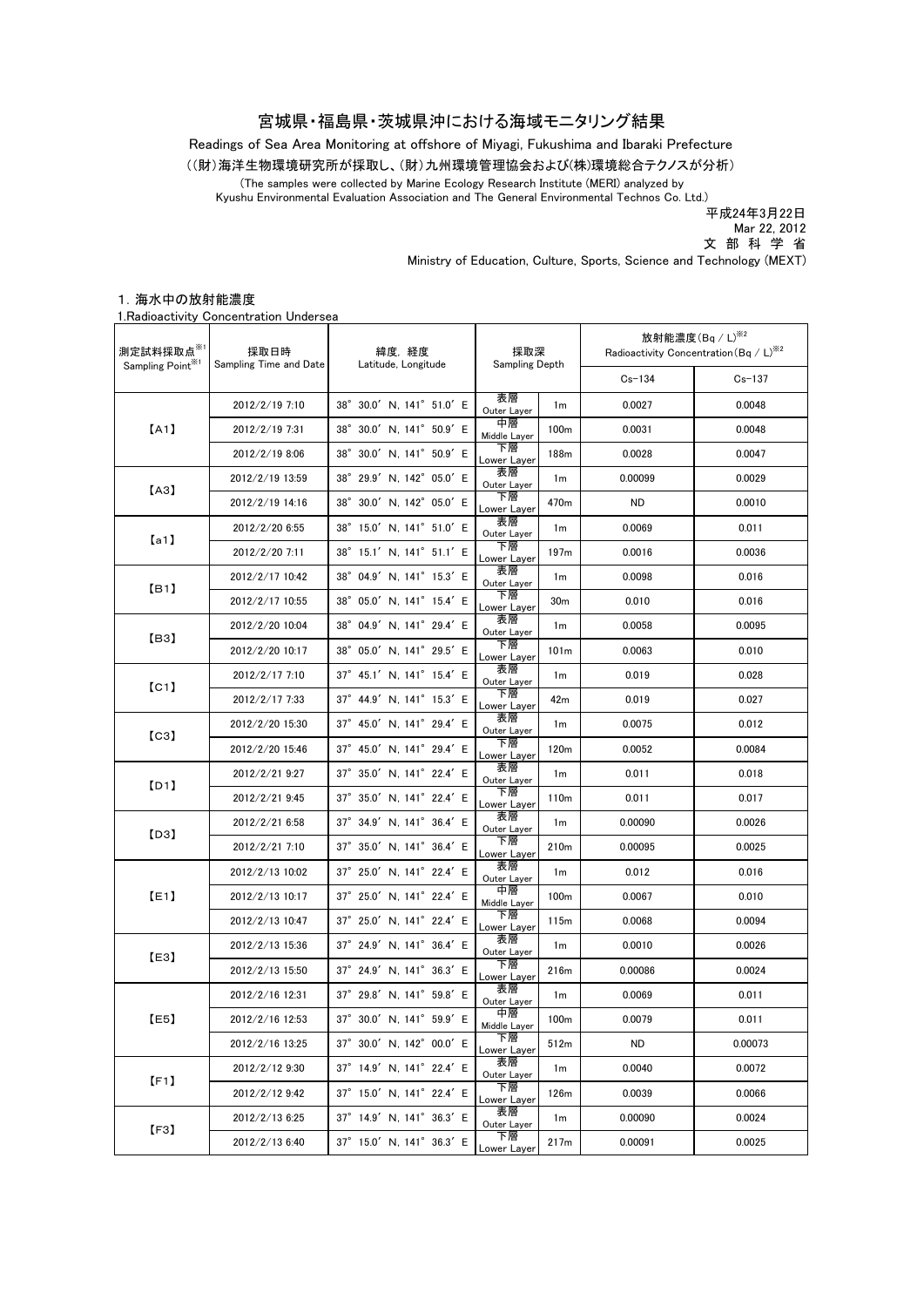| [GO] | 2012/2/11 6:56  | 37° 04.9' N. 141° 08.4' E                    | 表層<br>Outer Layer  | 1 <sub>m</sub>   | 0.0052    | 0.0093  |
|------|-----------------|----------------------------------------------|--------------------|------------------|-----------|---------|
|      | 2012/2/11 7:18  | 37° 05.0' N, 141° 08.4' E                    | 下層<br>Lower Layer  | 87m              | 0.024     | 0.035   |
| [G1] | 2012/2/12 7:09  | 37° 04.9' N, 141° 15.3' E                    | 表層<br>Outer Layer  | 1m               | 0.0090    | 0.014   |
|      | 2012/2/12 7:24  | $37^{\circ}$ 05.0' N, 141 $^{\circ}$ 15.4' E | 下層<br>Lower Layer  | 122m             | 0.0062    | 0.010   |
| [G3] | 2012/2/10 14:38 | $37^{\circ}$ 05.0' N, 141 $^{\circ}$ 29.3' E | 表層<br>Outer Layer  | 1 <sub>m</sub>   | 0.0034    | 0.0061  |
|      | 2012/2/10 14:52 | 37° 05.0' N, 141° 29.4' E                    | 下層<br>Lower Layer  | 191m             | 0.0024    | 0.0045  |
| [G4] | 2012/2/10 10:15 | 37° 00.0' N, 141° 45.1' E                    | 表層<br>Outer Layer  | 1 <sub>m</sub>   | 0.00070   | 0.0024  |
|      | 2012/2/10 10:30 | 37° 00.0' N, 141° 45.0' E                    | 下層<br>Lower Layer  | 643m             | ND.       | 0.00059 |
| [H1] | 2012/2/9 14:47  | 36° 54.9' N. 141° 08.2' E                    | 表層<br>Outer Layer  | 1m               | 0.0032    | 0.0053  |
|      | 2012/2/9 15:02  | $36^{\circ}$ 55.0' N, 141 $^{\circ}$ 08.3' E | 下層<br>Lower Layer  | 114m             | 0.0041    | 0.0072  |
| [H3] | 2012/2/10 7:00  | 36° 54.9' N, 141° 22.3' E                    | 表層<br>Outer Layer  | 1 <sub>m</sub>   | 0.0053    | 0.0091  |
|      | 2012/2/10 7:20  | $36^{\circ}$ 55.0' N, 141 $^{\circ}$ 22.4' E | 下層<br>Lower Layer  | 217m             | 0.0019    | 0.0040  |
| [10] | 2012/2/9 7:12   | $36^{\circ}$ 45.0' N, 140 $^{\circ}$ 53.1' E | 表層<br>Outer Layer  | 1 <sub>m</sub>   | 0.0015    | 0.0036  |
|      | 2012/2/9 7:34   | 36° 45.0' N, 140° 53.0' E                    | 下層<br>Lower Layer  | 62m              | 0.035     | 0.049   |
| [11] | 2012/2/9 9:13   | $36^{\circ}$ 45.0' N, 140 $^{\circ}$ 57.0' E | 表層<br>Outer Layer  | 1 <sub>m</sub>   | 0.00078   | 0.0026  |
|      | 2012/2/9 9:29   | $36^{\circ}$ 45.0' N, 140 $^{\circ}$ 56.9' E | 下層<br>Lower Layer  | 80m              | 0.027     | 0.039   |
| [13] | 2012/2/9 12:04  | 36° 45.0' N, 141° 11.0' E                    | 表層<br>Outer Layer  | 1 <sub>m</sub>   | 0.00077   | 0.0025  |
|      | 2012/2/9 12:17  | 36° 45.0' N, 141° 11.0' E                    | 中層<br>Middle Layer | 100m             | 0.0073    | 0.011   |
|      | 2012/2/9 12:38  | 36° 45.0' N, 141° 11.0' E                    | 下層<br>Lower Layer  | 166m             | 0.032     | 0.044   |
| [J1] | 2012/2/6 12:52  | 36° 25.0' N, 140° 43.0' E                    | 表層<br>Outer Layer  | 1 <sub>m</sub>   | 0.0075    | 0.011   |
|      | 2012/2/6 13:10  | $36^{\circ}$ 25.0' N, 140 $^{\circ}$ 43.0' E | 下層<br>Lower Layer  | 38m              | 0.0084    | 0.013   |
| [J2] | 2012/2/6 7:06   | 36° 25.0' N, 140° 57.0' E                    | 表層<br>Outer Layer  | 1 <sub>m</sub>   | <b>ND</b> | 0.0016  |
|      | 2012/2/6 7:40   | 36° 25.0' N, 140° 57.0' E                    | 下層<br>Lower Layer  | 265m             | 0.0055    | 0.0081  |
| [J3] | 2012/2/5 11:50  | $36^{\circ}$ 25.0' N, 141 $^{\circ}$ 04.0' E | 表層<br>Outer Layer  | 1 <sub>m</sub>   | 0.0014    | 0.0029  |
|      | 2012/2/5 12:04  | 36° 25.0' N, 141° 04.1' E                    | 下層<br>Lower Layer  | 555m             | <b>ND</b> | 0.00093 |
| K1   | 2012/2/5 6:58   | 36° 04.1' N, 140° 43.0' E                    | 表層<br>Outer Layer  | 1 <sub>m</sub>   | 0.0046    | 0.0082  |
|      | 2012/2/5 7:37   | 36° 04.1' N, 140° 43.0' E                    | 下層<br>Lower Layer  | 22m              | 0.0049    | 0.0080  |
| K2   | 2012/2/4 14:38  | 36° 03.9' N. 140° 56.9' E                    | 表層<br>Outer Layer  | 1 <sub>m</sub>   | 0.00045   | 0.0022  |
|      | 2012/2/4 14:59  | 36° 04.0' N, 140° 57.0' E                    | 中層<br>Middle Layer | 100m             | 0.000093  | 0.0016  |
|      | 2012/2/4 15:31  | 36° 03.9' N, 140° 57.0' E                    | 下層<br>Lower Layer  | 190 <sub>m</sub> | 0.0047    | 0.0082  |
| [L1] | 2012/2/4 7:09   | 35° 45.0' N. 140° 57.0' E                    | 表層<br>Outer Layer  | 1 <sub>m</sub>   | 0.00087   | 0.0025  |
|      | 2012/2/4 7:40   | 35° 45.0' N, 140° 56.9' E                    | 下層<br>Lower Layer  | 36m              | 0.00073   | 0.0025  |
| [L3] | 2012/2/4 10:12  | 35° 45.1' N, 141° 11.0' E                    | 表層<br>Outer Layer  | 1 <sub>m</sub>   | ND        | 0.0013  |
|      | 2012/2/4 10:36  | 35° 45.0' N, 141° 11.0' E                    | 下層<br>Lower Layer  | 164m             | 0.0065    | 0.010   |

※ 文部科学省として、(財)海洋生物環境研究所が採水し、(株)環境総合テクノスおよび(財)九州環境管理協会が分析

※ The samples of seawater were collected by Marine Ecology Research Institute (MERI) and analyzed by the General Environmental Technos Co.Ltd. Kyushu Environmental Evaluation Association on the request of Ministry of Education, Culture, Sports, Science and Technology (MEXT).

※1 【 】内の番号は、図の測点番号に対応。

※1 The character enclosed in parentheses (Ex. 【A1】) indicates Sampling point in figure.

※2 NDの記載は、海水の放射能濃度の検出値がそれぞれ以下の検出下限値を下回る場合。ただし、検出下限値は検出器や試料性状により異なる ため、この値以下でも検出される場合もある。

 (【A3】 Cs-134 0.00047 Bq/L、【E5】 Cs-134 0.00044 Bq/L、【G4】 Cs-134 0.000040 Bq/L、【J2】 Cs-134 0.00048 Bq/L、 【J3】 Cs-134 0.00042 Bq/L、【L3】 Cs-134 0.00046 Bq/L)

※2 ND indicates the case that the detected radioactivity concentration in sea water was lower than the detection limits as follows. Please note that these nuclides are sometimes detected even when they are below the threshold, contingent on the detector or samples. (【A3】 0.00047 Bq/L for Cs-134, 【E5】 0.00044 Bq/L for Cs-134, 【G4】 Cs-134 0.000040 Bq/L, 【J2】 0.00048 Bq/L for Cs-134, 【J3】 0.00042 Bq/L for Cs-134 and 【L3】 0.00046 Bq/L for Cs-134)

(参考) 平成20~22年の福島第一海域(福島第一発電所から約25km付近)の環境放射能調査の結果は、Cs-137:0.0011~0.0019Bq/L (Reference) (The result of the environmental radioactivity measurement in the seawater around Fukushima Dai-ichi NPP in 2008-2010 around 25km distant from Fukushima Dai-ichi NPP); Cs-137:0.0011~0.0019 Bq/L.)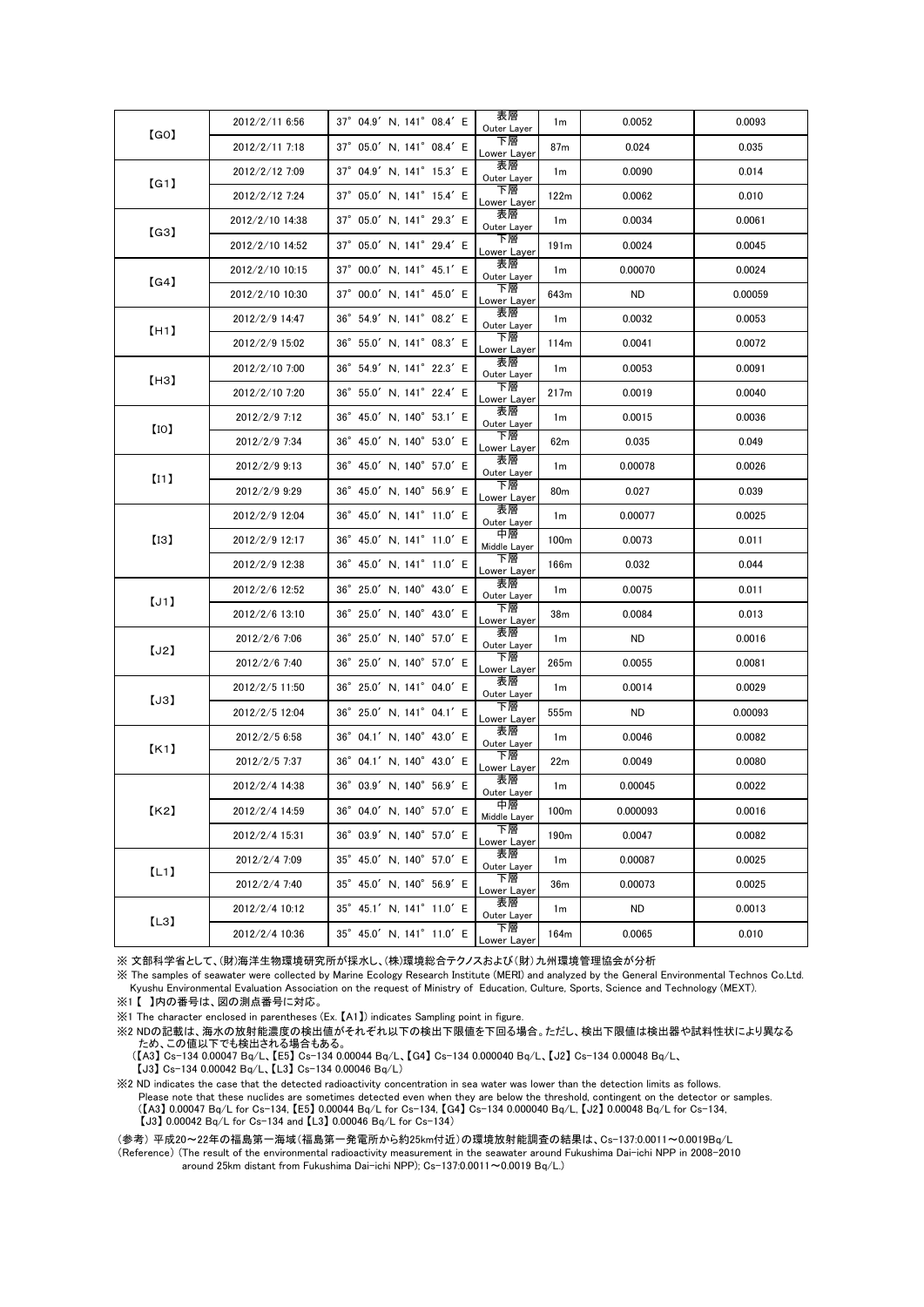#### 宮城県・福島県・茨城県沖における海域モニタリング結果 (平成24年2月4日~21日採取)

Readings of Sea Area Monitoring at offshore of Miyagi, Fukushima and Ibaraki Prefecture (Sampling Date: Feb 4-21, 2012)



公表日:平成24年3月22日 (Published: Mar 22, 2012)

#### 図中の■は東京雷力(株)福島第一原子力発雷所を示す

※ 文部科学省として、(財)海洋生物環境研究所が採水し、(株)環境総合テクノス及び(財)九州環境管理協会が分析

※The samples of seawater were collected by Marine Ecology Research Institute (MERI) and analysed by the General Environmental Technos Co. Ltd. and Kyushu Environmental Evaluation Association on the request

※1 NDの記載は、海水の放射能濃度の検出値がそれぞれ以下の検出下限値を下回る場合。ただし、検出下限値は検出器や試料性状により異なるため、この値以下 でも検出される場合もある。

 (【A3】 Cs-134 0.00047 Bq/L、【E5】 Cs-134 0.00044 Bq/L、【G4】 Cs-134 0.000040 Bq/L、【J2】 Cs-134 0.00048 Bq/L、【J3】 Cs-134 0.00042 Bq/L、 【L3】 Cs-134 0.00046 Bq/L)

※1 ND indicates the case that the detected radioactivity concentration in sea water was lower than the detection limits as follows.

Please note that these nuclides are sometimes detected even when they are below the threshold, contingent on the detectotor or samples.<br>([A3] 0.00047 Bq/L for Cs-134, [E5] 0.00044 Bq/L for Cs-134, [G4] 0.000040 Bq/L for Cs  $L$ 13 $L$  0.00046 Bq/L for Cs-134)

※2 中層 (採取深 100m)

※2 Middle Layer(Samplig Depth 100m)

(参考) 平成20~22年の福島第一海域(福島第一発電所から約25km付近)の環境放射能調査の結果は、Cs-137:0.0011~0.0019Bq/L

(Reference) (The result of the environmental radioactivity measurement in the seawater around Fukushima Dai-ichi NPP in 2008-2010 around 25km distant from Fukushima Dai-ichi NPP); Cs-137:0.0011~0.0019 Bq/L.)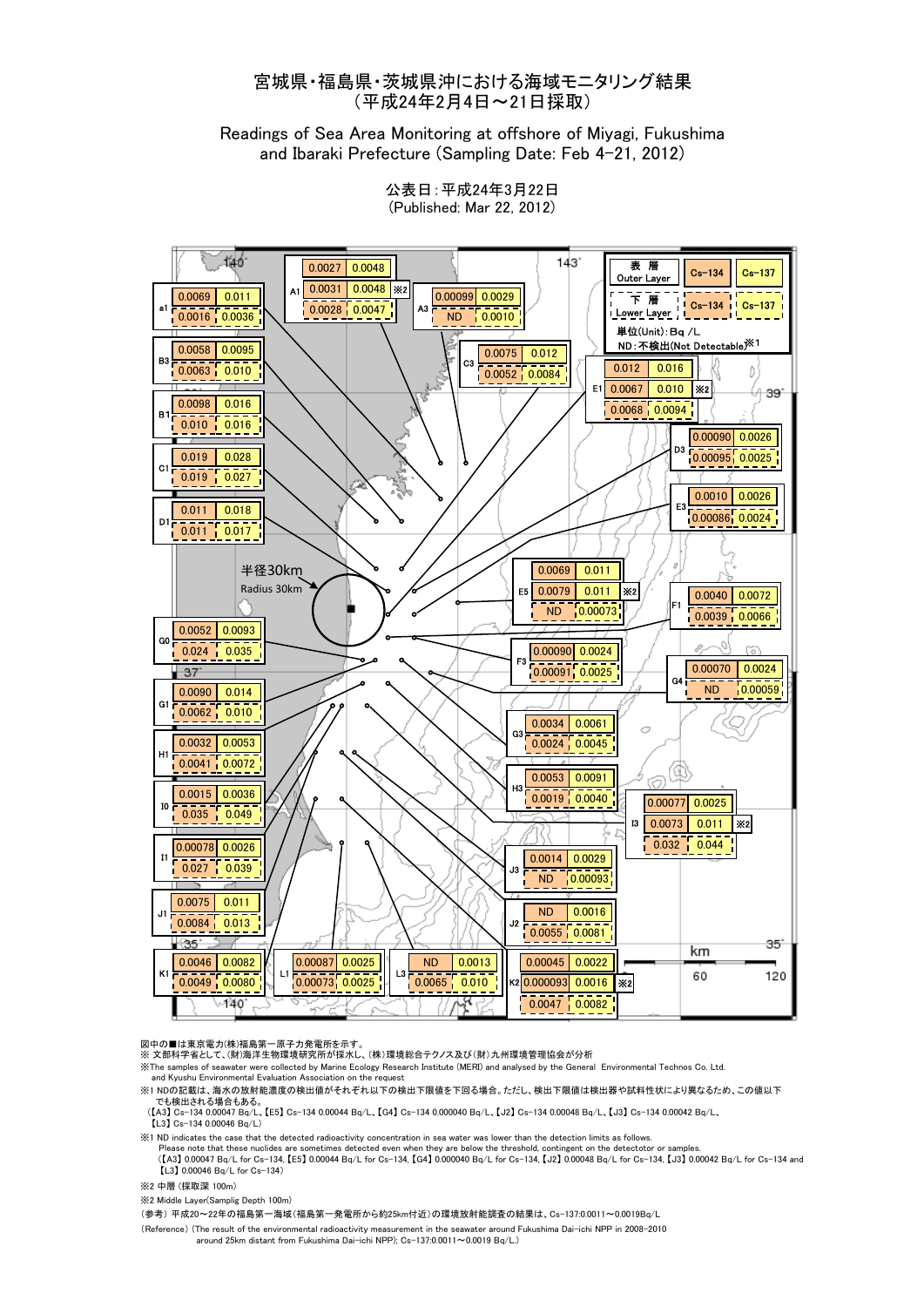

海水中の放射能濃度の傾向 Trends of radioactivity concentration in the Sea

\* 採取点A1の中層採取は、1回のみの測定であるためグラフは省略する。

\* The graph of the sampling point A1 that the data of middle layer (sampling depth 100m) is not shown because the data was detected just once.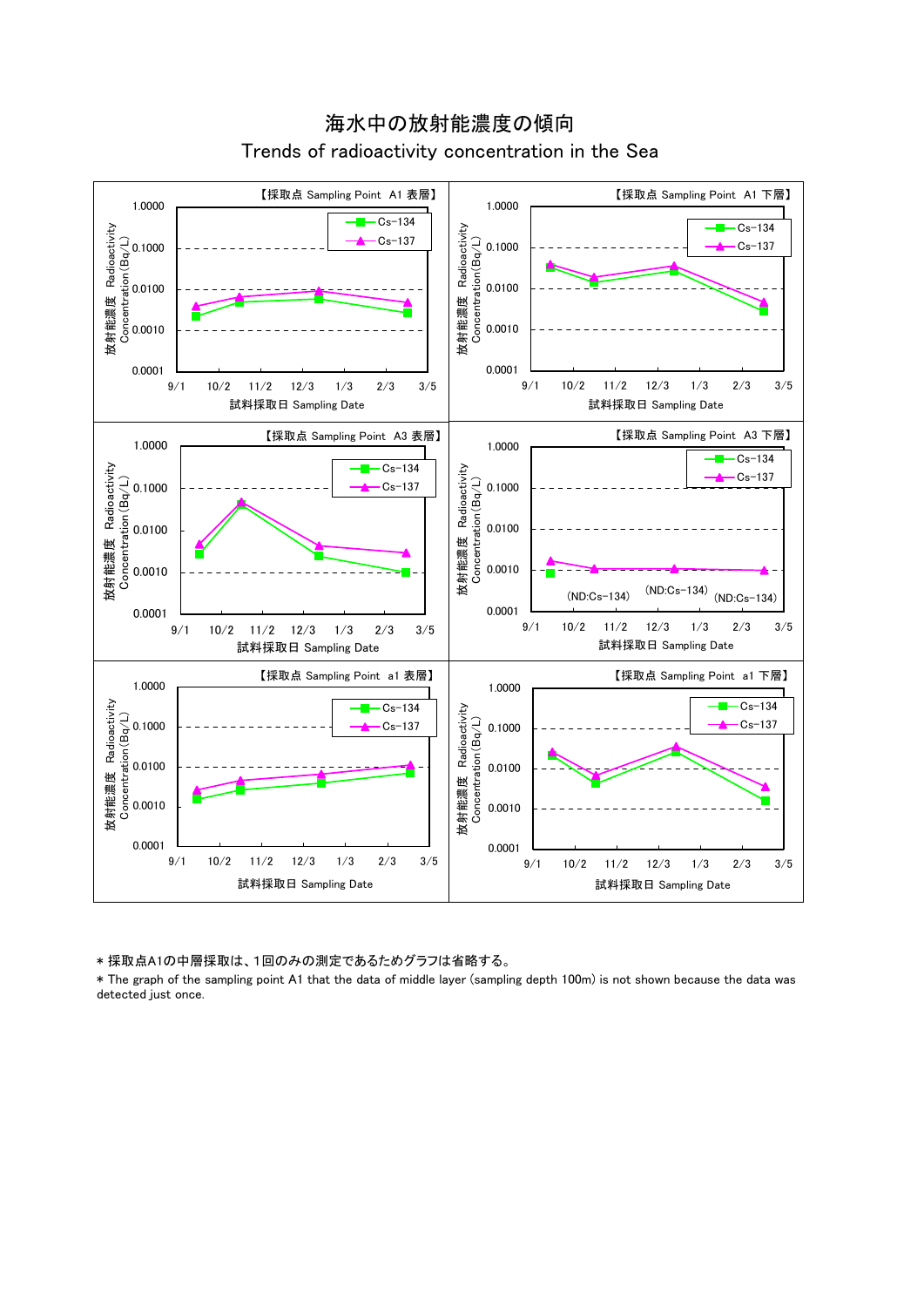海水中の放射能濃度の傾向 Trends of radioactivity concentration in the Sea

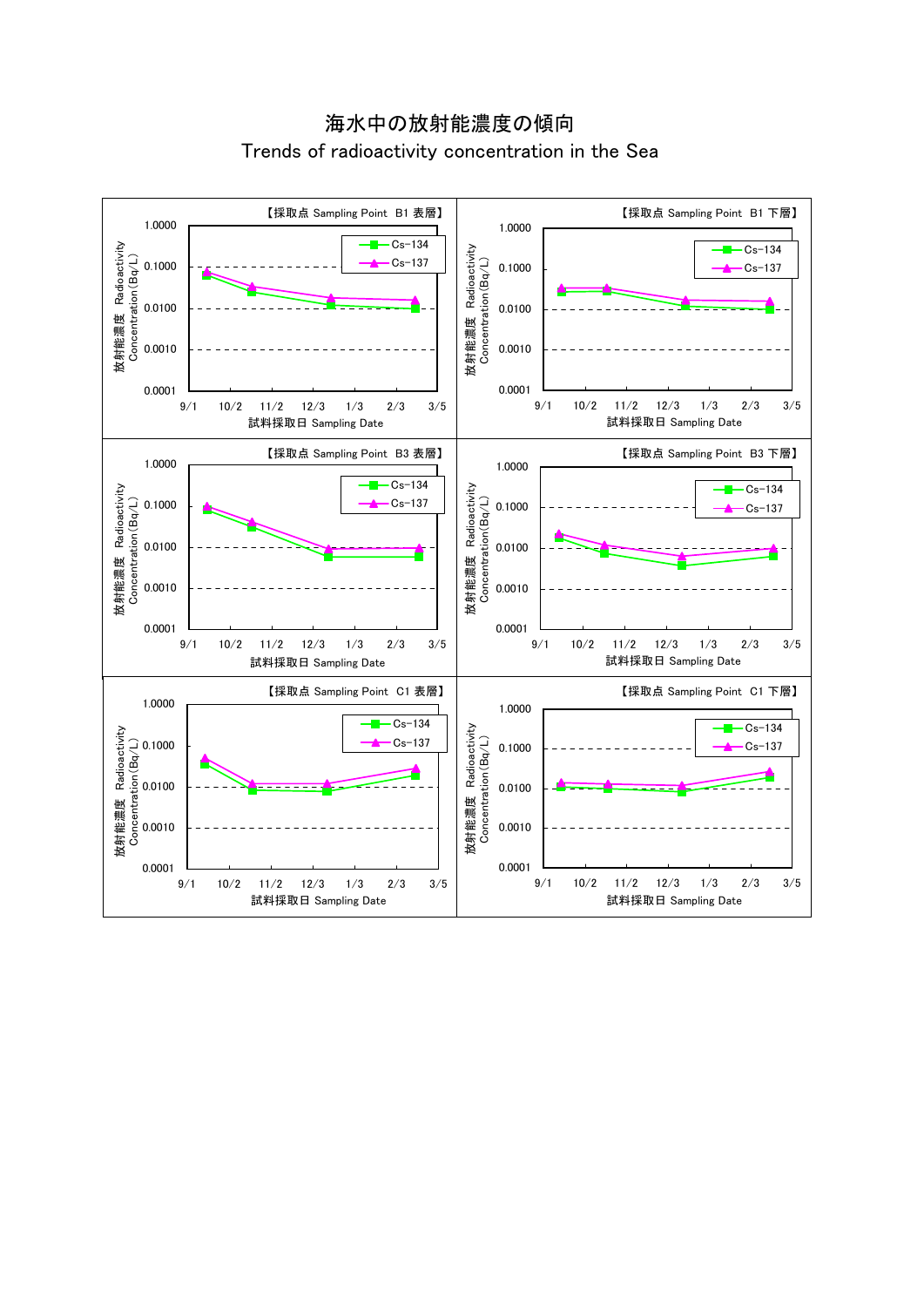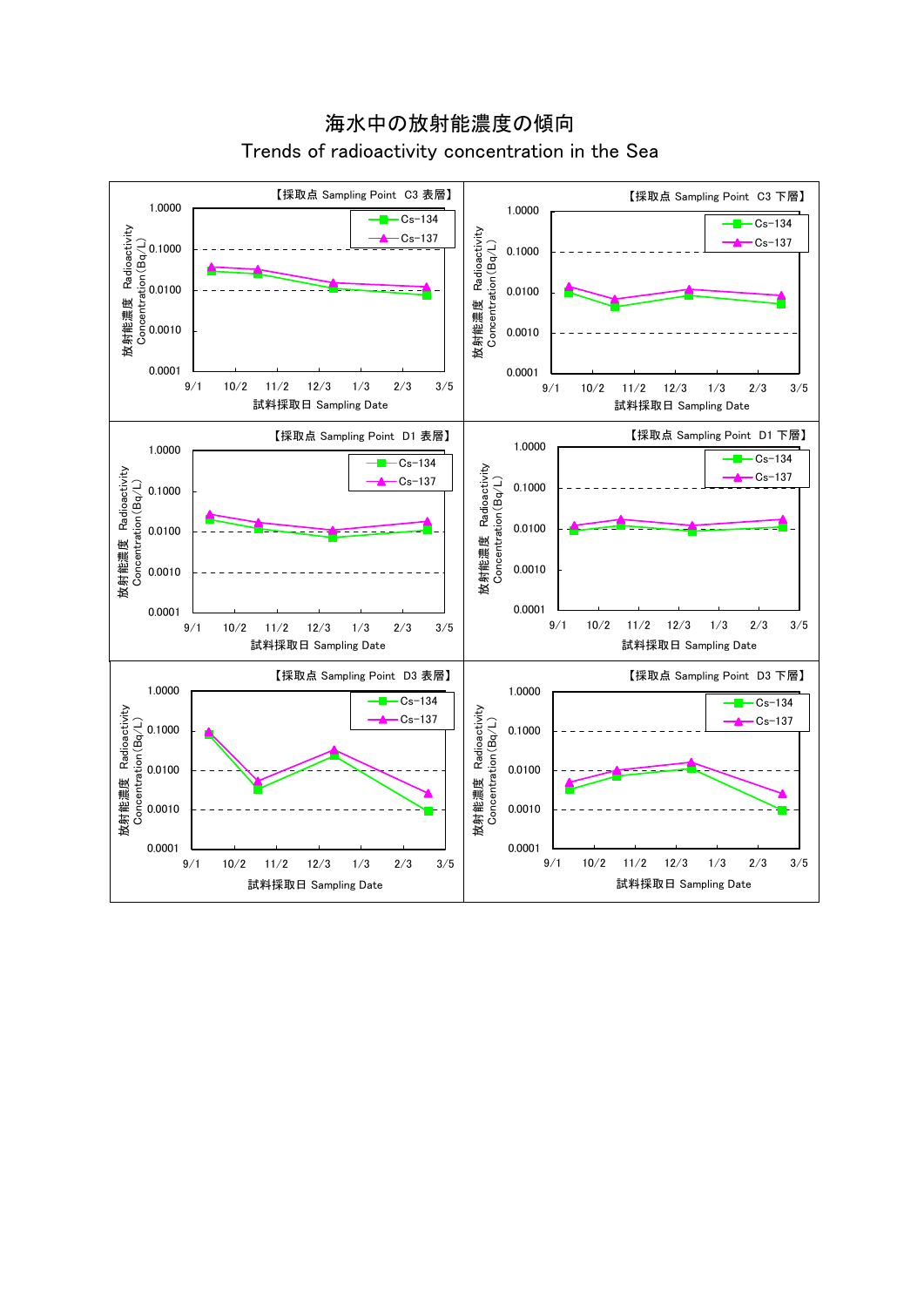



\* 採取点E1及びE5の中層採取は、1回のみの測定であるためグラフは省略する。

\* The graphs of the sampling points E1 and E5 that the data of middle layer (sampling depth 100m) are not shown because the data was detected just once.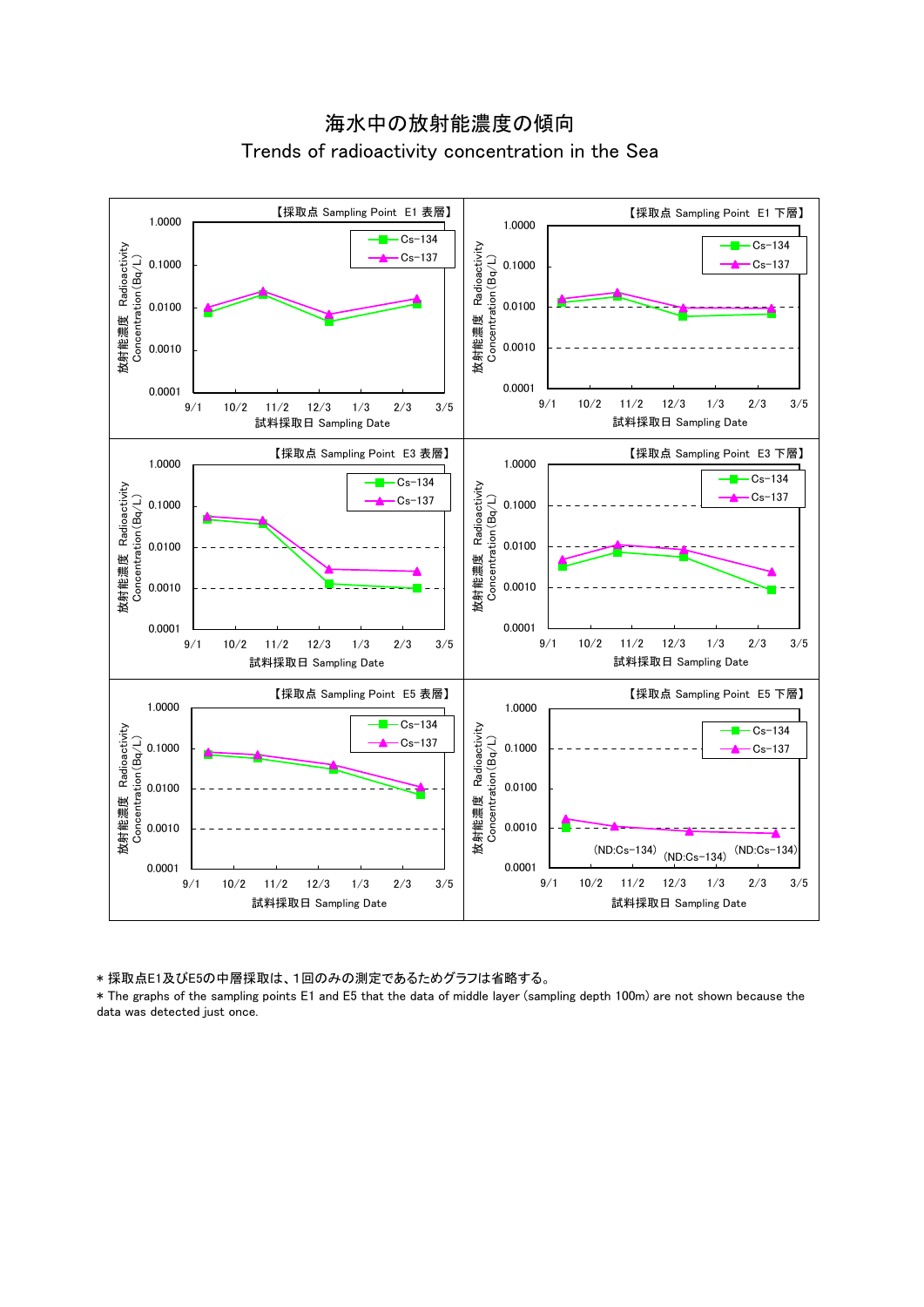

海水中の放射能濃度の傾向 Trends of radioactivity concentration in the Sea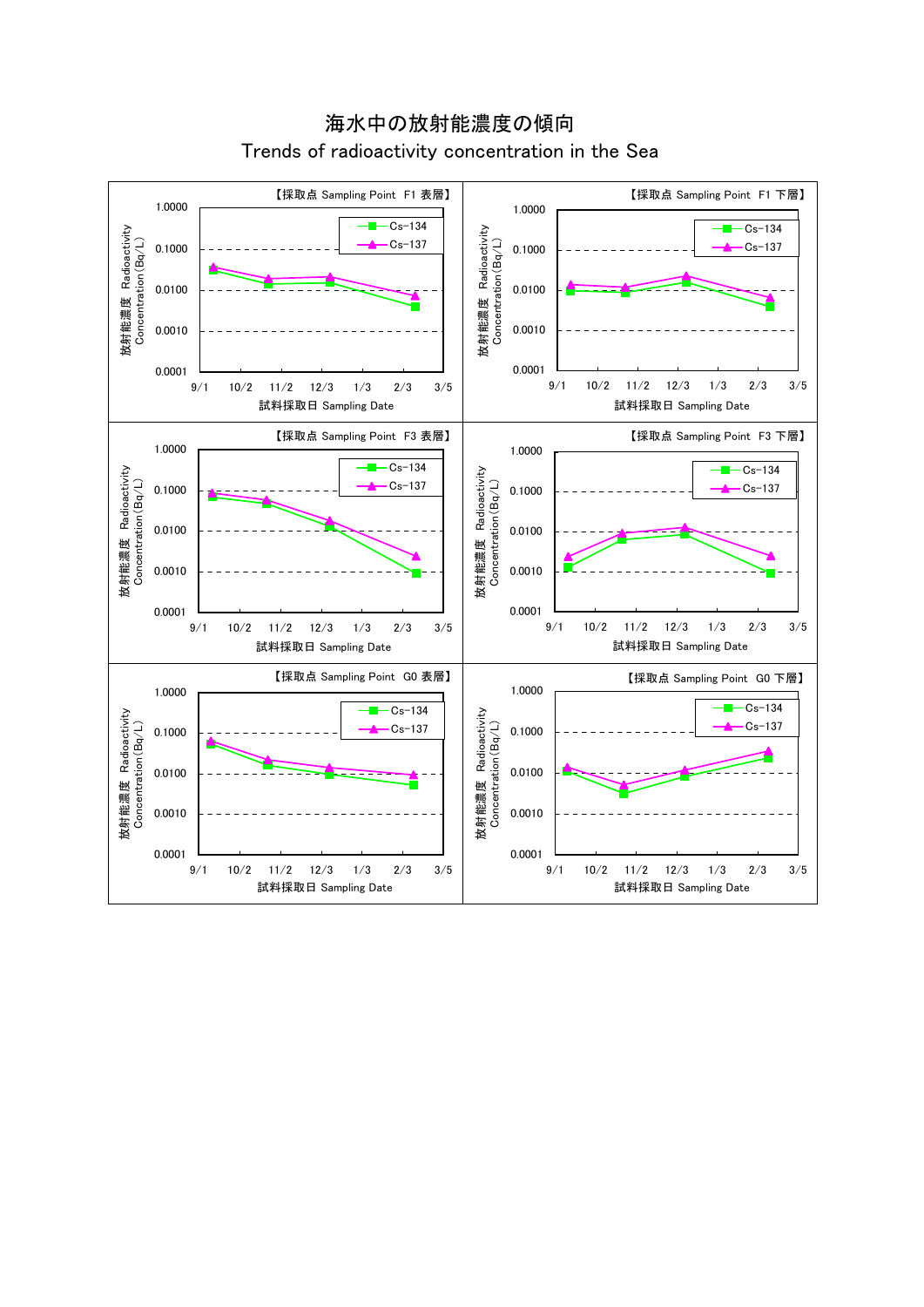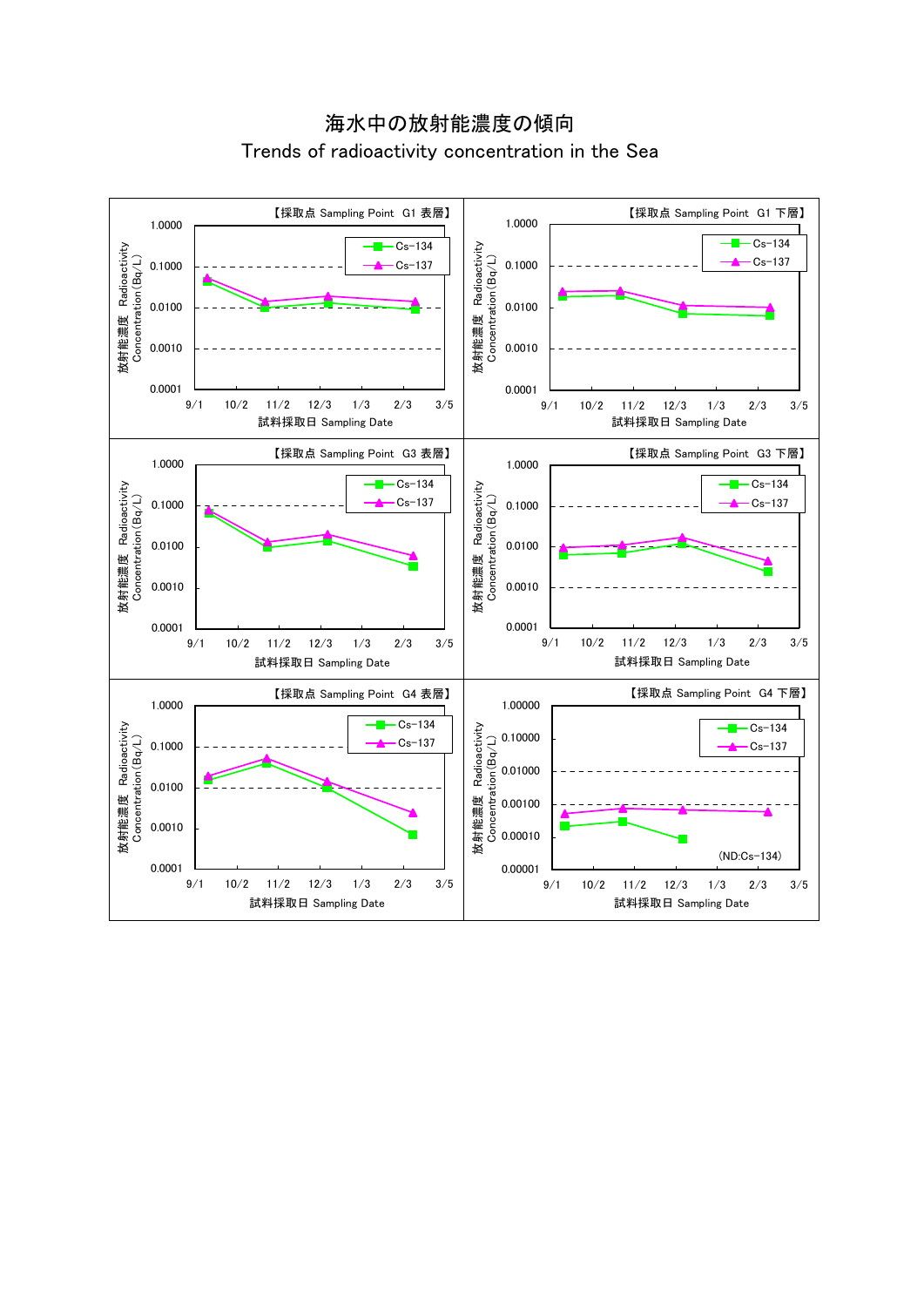

海水中の放射能濃度の傾向 Trends of radioactivity concentration in the Sea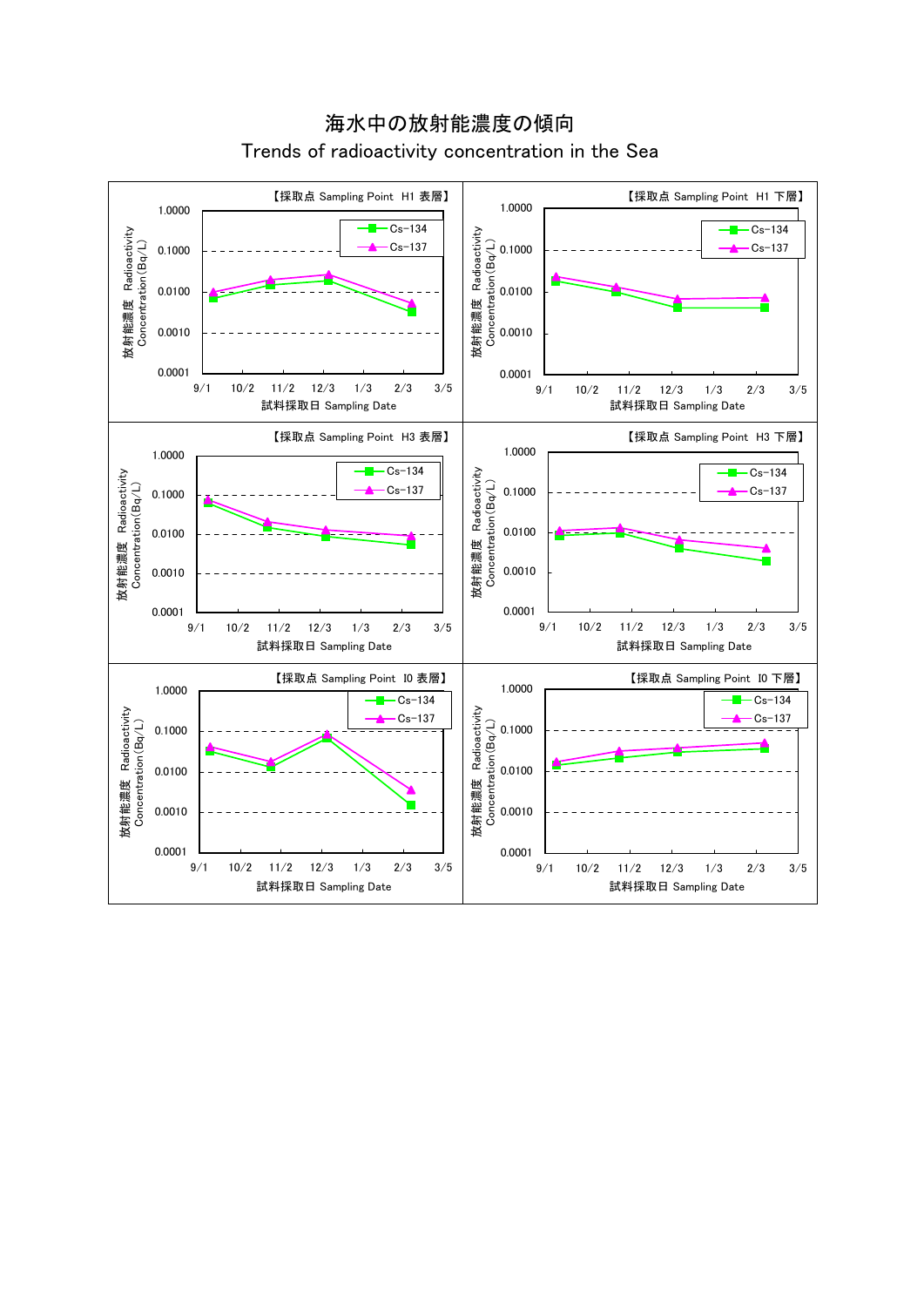



\* 採取点I3の中層採取は、1回のみの測定であるためグラフは省略する。

\* The graph of the sampling point I3 that the data of middle layer (sampling depth 100m) is not shown because the data was detected just once.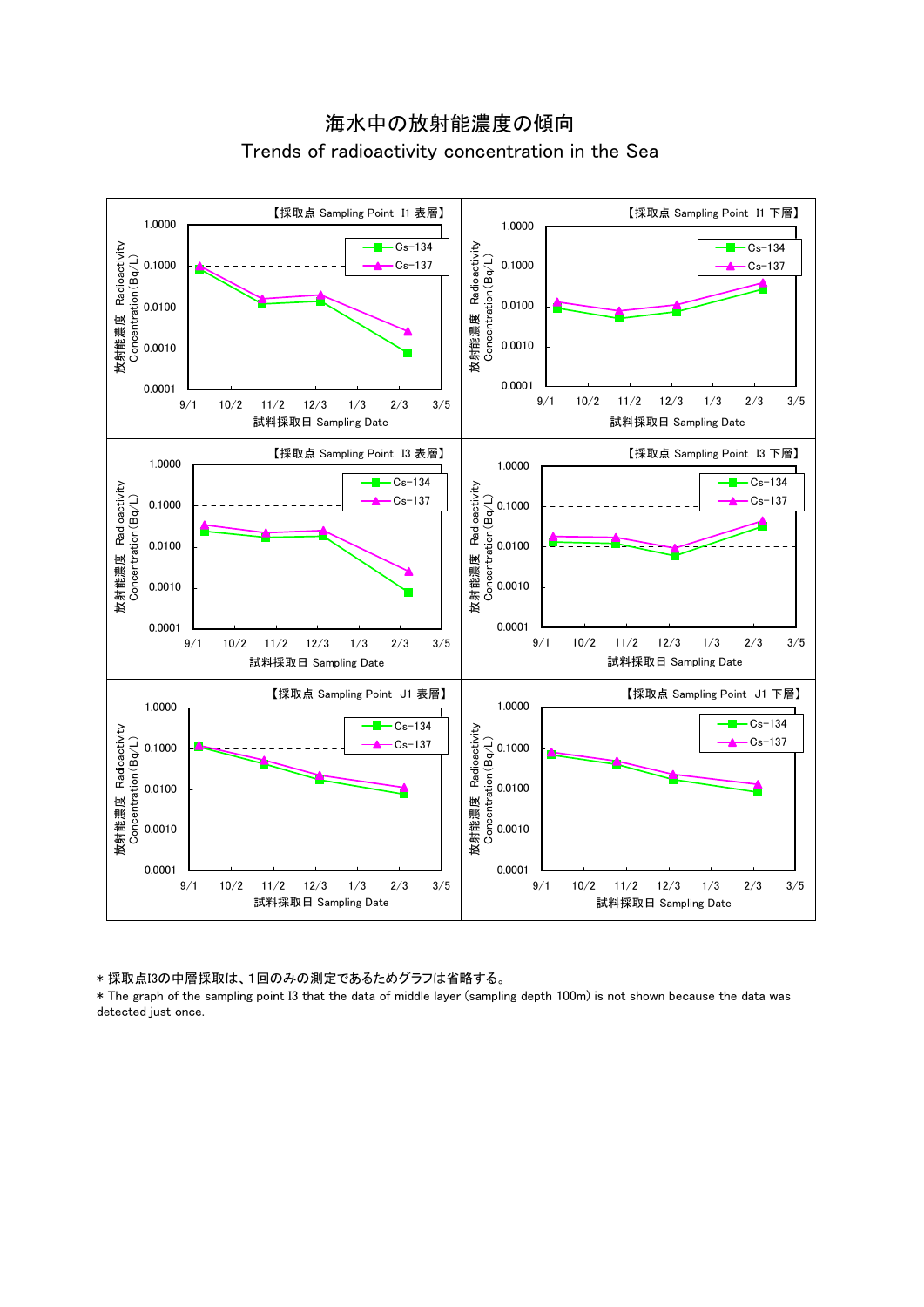